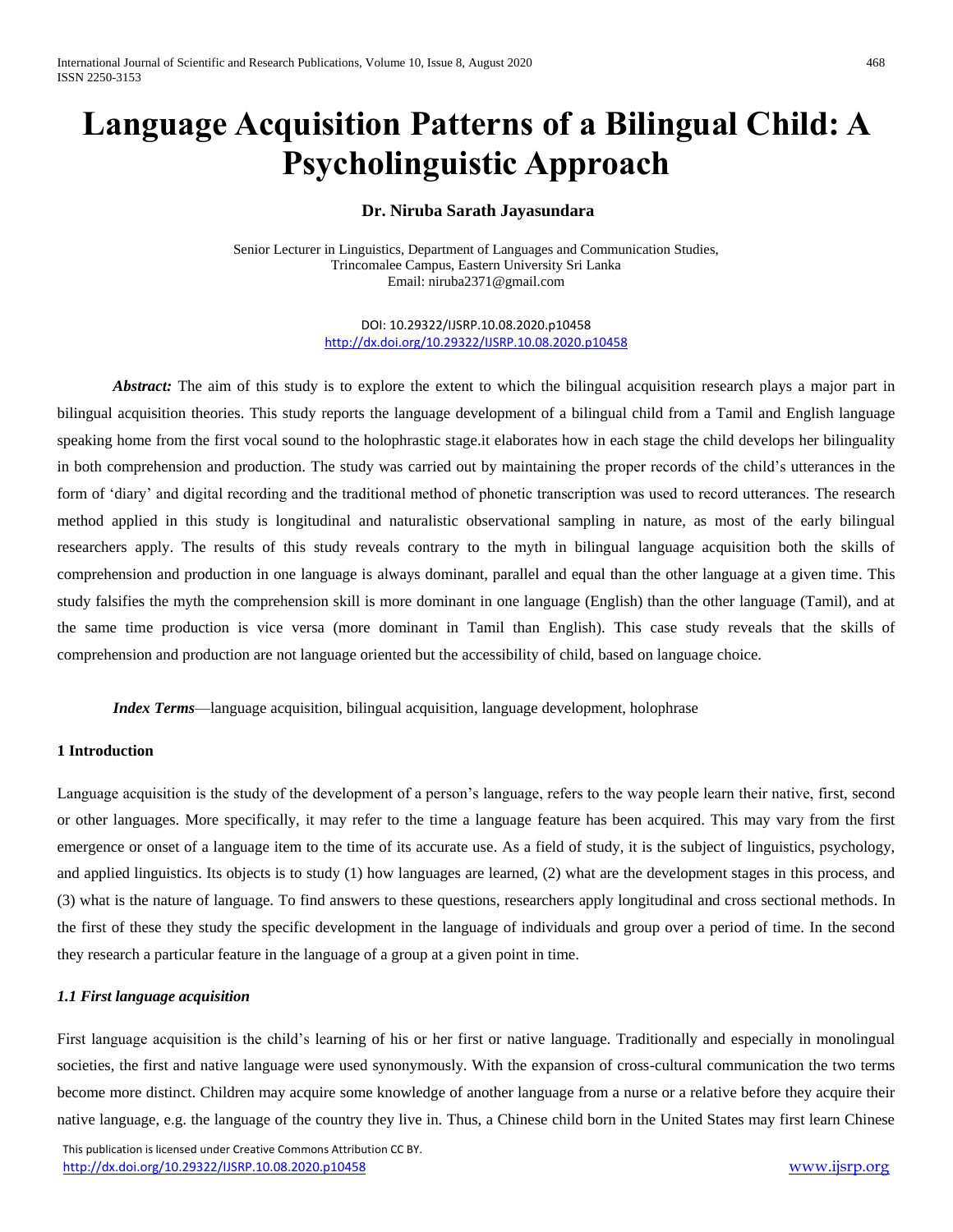from his or her parents, and learn English later from English speaking children and adults. To avoid the confusion arising from the use of 'first' and 'native' , another term, 'primary' is sometimes used to indicate a child's first language chronologically.

## *1.1.1 First Language Acquisition and the Language Acquisition device*

Noam Chomsky's work aroused interest in the way the children learn their first language. He believes that children are born with the ability to learn a language, i.e. they are born with a 'language acquisition device'. The latter is species-specific/only for human, language specific /only for their first or native language, and innate/only inborn. He also claims that this ability is unconscious and children learn their native language by exposure to it and by using it, and not by being taught or corrected. He argues that as children acquire their native language, they are able to produce sentences that they have never heard before.

#### *1.2. Bilingual Acquisition*

Bilingual first language acquisition is defined as the parallel acquisition of two languages, which is, supposedly evenly paced process. Children growing up exposed to two or more languages acquire each of them in much the same way as monolinguals. Bilingual acquisition during childhood can thus be regarded as an instance of simultaneous acquisition of two 'first' languages.in fact, if children are exposed to more than two languages simultaneously, they are able to acquire full competence of each that does not substantially differ from the speaking ability of monolinguals; bilingualism is therefore a special case of multilingualism.

Comparison with monolinguals is one of the main issues in research on bilingual acquisition. It can be extended to all types of acquisition where more than one language is learned, independently of age of onset and proficiency attained in each language. The present research, however, is limited to child bilingualism. Whether types of bilingual acquisition should, in fact be distinguished according to the age of onset of learning ('bilingualism' vs 'foreign language learning') depends ultimately on the results obtained in these comparisons. Given our current state of knowledge, it is plausible to assume that age of onset is a crucial factor causing fundamental differences between child and adult language acquisition. Consequently, it is necessary to distinguish between simultaneous and successive acquisition of bilingualism. 'Simultaneous' acquisition does not necessarily imply that the child has been exposed to both languages from birth, although this interpretation has occasionally been suggested. The controversial issue here is the age range during which changes occur, which result in qualitative differences between first and second language acquisition. Although sufficient evidence is not yet available, the period around three years of age appears to be of particular significance. The most widely accepted view is that one may qualify as 'simultaneous' those instances of bilingual acquisition where the child is exposed to two languages before the age of three. In this case, each language of the bilingual is predicted to share crucial similarities with that of the respective monolingual speakers but to exhibit differences in comparison with languages learned at the later age.

#### **2. Literature Review**

Studies on language acquisition began at the end of nineteenth century and those who carried out these studies were mostly parents observing the language development of their children maintaining 'diaries' of their utterances. In the meantime psychologists, showed their interest in the study of the process of language acquisition. A psychologist studies the phenomenon of language acquisition as part of their investigation of the child's total growth and development. Language is considered by many of the psychologists as an important model of behavior and they feel that "the study of the process whereby children learn to speak and understand language holds the key to many fundamental problems of behavior" (Carrol 1986). The acquisition of language by children has also attracted the attention of linguists and psychologists who have made great contribution to the field.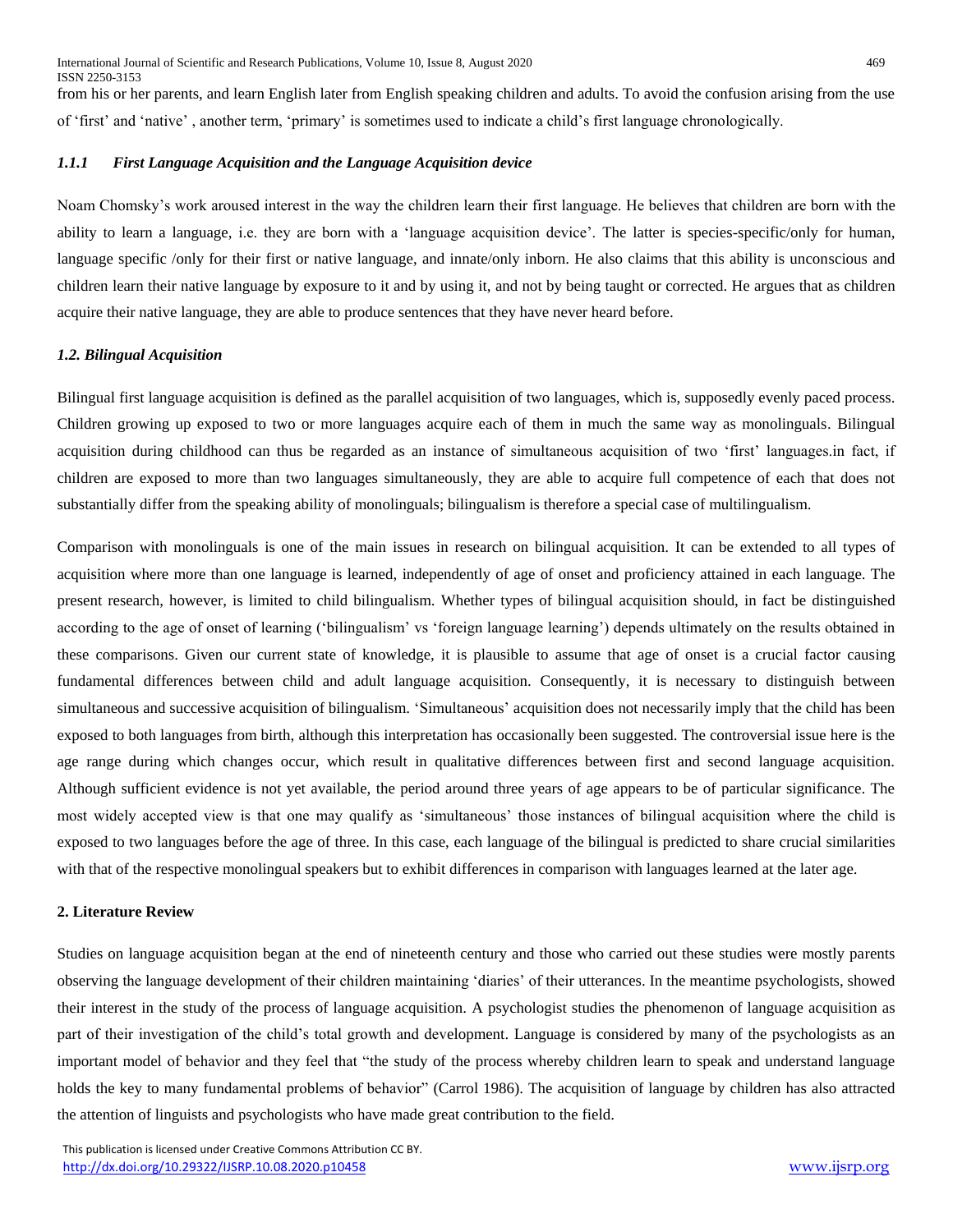Fortunately, a very large body of literature is found on language acquisition or child language right from the period of 'parental diaries' to the present time.

After Werner Leopold's assertion in the late 1940s that 'child language and infant bilingualism have so far only received marginal consideration from most linguistic scholars' (Leopold 1948),there was, initially a slow but steady growth in research on child language. Since the cognitive revolution of the 1960's an explosion of research on child language acquisition has taken place. However, in this growth, research on bilingual children has taken a back seat to the study of monolingual children. Romaine (1989) and many others have observed that the research on child language is predominantly devoted to the monolingual child and that too, to English. This neglect of bilingual children is readily evident just from the sheer number of studies devoted to this topic in comparison with those of monolingual children. One estimate is that out of about six hundred studies devoted to the child language acquisition, only about ten works deal systematically with the bilingual child.

There are number of reasons for this neglect, but the following two are noteworthy: first, the view has predominated that the phenomena of bilingualism are, in general, highly complex and therefore the study await the satisfactory development of a theory of monolingual language acquisition. In other words, a better understanding of monolingualism is the key to an understanding of bilingualism in general, and the bilingual child in particular. Second, there are fundamental conceptual problems with bilingualism including the definition and measurement of the phenomenon. Therefore, as the argument goes, it is not wise to invest time and energy in the study of the bilingual child. In spite of these apparent obstacles, there is currently a renewed interest in childhood bilingualism. The main reasons for this new and encouraging development fall into two categories; theoretical and applied. As regard the theoretical reasons, the interest in the theory of grammars in contact and in universal grammar have grown rapidly in recent times, thus changing the nature of research on childhood bilingualism which was predominantly descriptive as recently as the early 1990's. Applied reasons deal mostly with the effects of bilingualism on language development, socio political aspects of educational practices and changing perspective on global and minority communities.

The most important and the most aged early study of bilingual language acquisition is the detailed work by Leopold (1939-49), a German linguist living in the United States, consisting of four volumes.it is the study of the speech development of Leopold's own daughter Hildegard from her birth to the age for two years. Hildegard was acquiring both English and German simultaneously; Leopold's work mostly deals with Hildegard's acquisition of English.

Meisel (1992) presented his findings from a longitudinal study of two children. Both children were learning French and German growing up in middle class families in Humburg, Germany, at the time of the study. The study focuses on their speech patterns during the early period of acquisition (1.4 to 3.0). The male subject appears to be French dominant initially, whereas the female subject was to begin with balance language input from the French and German. However, after, the age 2.6 German began to be dominant in her case.

Early researchers assumed that very young bilinguals had a single abstract system joining their two languages. But an in-depth study in 1990 of a Dutch English bilingual child provided evidence such children develop two systems. This study by De Huwer showed that children regularly exposed to two languages from birth according to the 'one parent, one language principle develop two morphosyntactic systems'. Also her study showed that the grammatical development of one language does not have any fundamental effect on the development of the other. That is, once children are at the one word stage and beyond, research shows they have two systems, not one.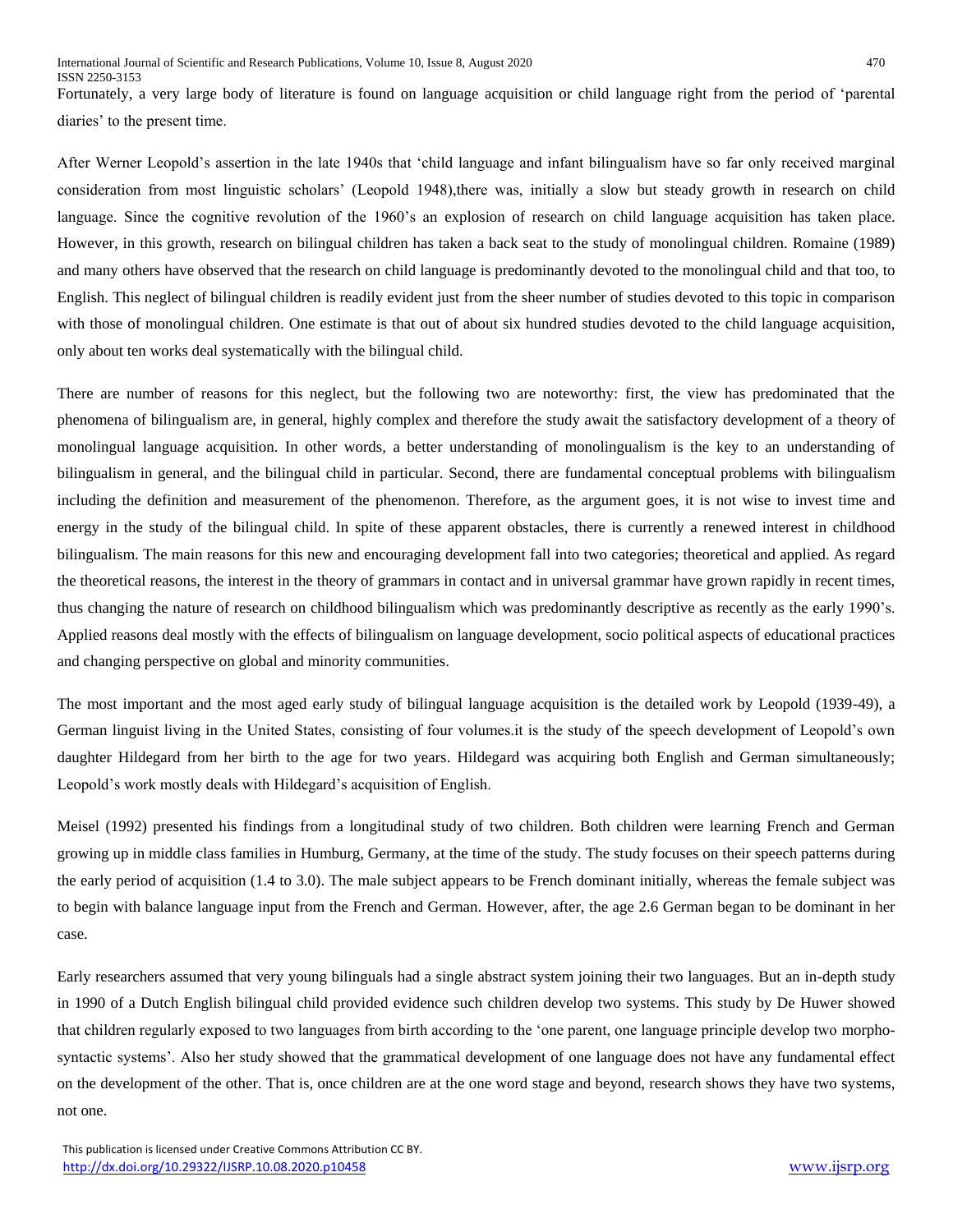Until this time opinion followed by Volterra and Taescher (1978) and others claim that the child has a three stage model of acquisition, moving from one lexical system, to two such system but one set of syntactic rules, to finally two separate languages. Researchers spoke of 'fusion' of the child's two grammatical systems. But, as De Huwer (2005) points out, the 'fusion' or 'hybrid' did not offer an explanation of how children eventually manage to differentiate their languages. Those researchers who argue that the child's two language systems are fused have to come up with an explanation for how they eventually become divided.

As the 1990's began, a number of studies had just appeared or were appearing with extensive data supporting De Huwer's research (e,g. Deuchar and Quay 2001; Genesee et.al.1995; Lanza 1997; Meisel 1989 ). Her separate Development Hypothesis basically states that very young bilinguals employ two separate grammatical systems, one for each language, when they speak their two languages.

Studies show many differences in how the young simultaneous bilingual uses his or her two languages. At one extreme, child may use language A for many multi clause utterances and use language B only for single words. Other children do a good deal of code switching. Studies are mixed in regard to how much parents or caretakers input seem to influence children in their preference for one language. The case study of Siri, a child being raised in Norway as Norwegian – English bilingual, is an example of studies that support the notion of switching languages is not just a matter of filling lexical gaps. Lanza (1997) argues that not just parental language choices matter, but also their discourse strategies matter, too. Lanza studied Siri from about the age of one year, 11 months to two years 7 months. The American mother and Norwegian father claimed to practice 'one language, one parent", although the father had spoken English to the child up to age 10 months. Overall, Siri received more outside exposure to Norwegian than English. Her mother was her only regular source of English and she was exposed to her mother's bilingual identity, because when they went for shopping, mother spoke Norwegian.

While Siri produces English content words with either English or Norwegian grammatical elements, she only produces Norwegian content words with Norwegian grammatical elements. Lanza states that this indicates the prevalence of a Norwegian grammatical frame. Siri's discourse style included a good deal of switching while her parents maintained their 'one language one parent style".

Another study that seems to show the effects of parental input dealt with four Japanese English preschool bilingual boys whose production of the minority language (Japanese) increased (Kasuya 1998). The children were raised with the 'one parent, one language' pattern but they lived in an environment in which they were exposed to English more than Japanese (they were raised in the United States).In fact, generally they were exposed to Japanese only at home still the parents wanted the children to retain Japanese, so the parents always spoke Japanese to the children, even though the parents were bilingual.

Three results from this study about the effect of parental language choice are noteworthy. First there was a relation between what the parent spoke to the child and the language in which they responded. Second the children whose overall use of Japanese during the course of study come from the families in which the parents used the most Japanese to the children. Third, the child who got the least Japanese in both absolute relative terms was showing the lowest relative use of Japanese compared to the other children.

The findings of several diary studies and other studies of bilingual child language acquisition e.g. (Burling 1959; Leopold 1939-1949 ) and other reveal that with a change in input conditions, bilingual children can retrieve one language and fail to retrieve another in terms of at least linguistic performance i.e. they can either ' turn off' or ' turn on' one of their language. If the conditions for turning on of one language and turning off of the other are prolonged, one language may progress and the other language may regress or delay to the extent that the child might experience total language loss at least at the performance level.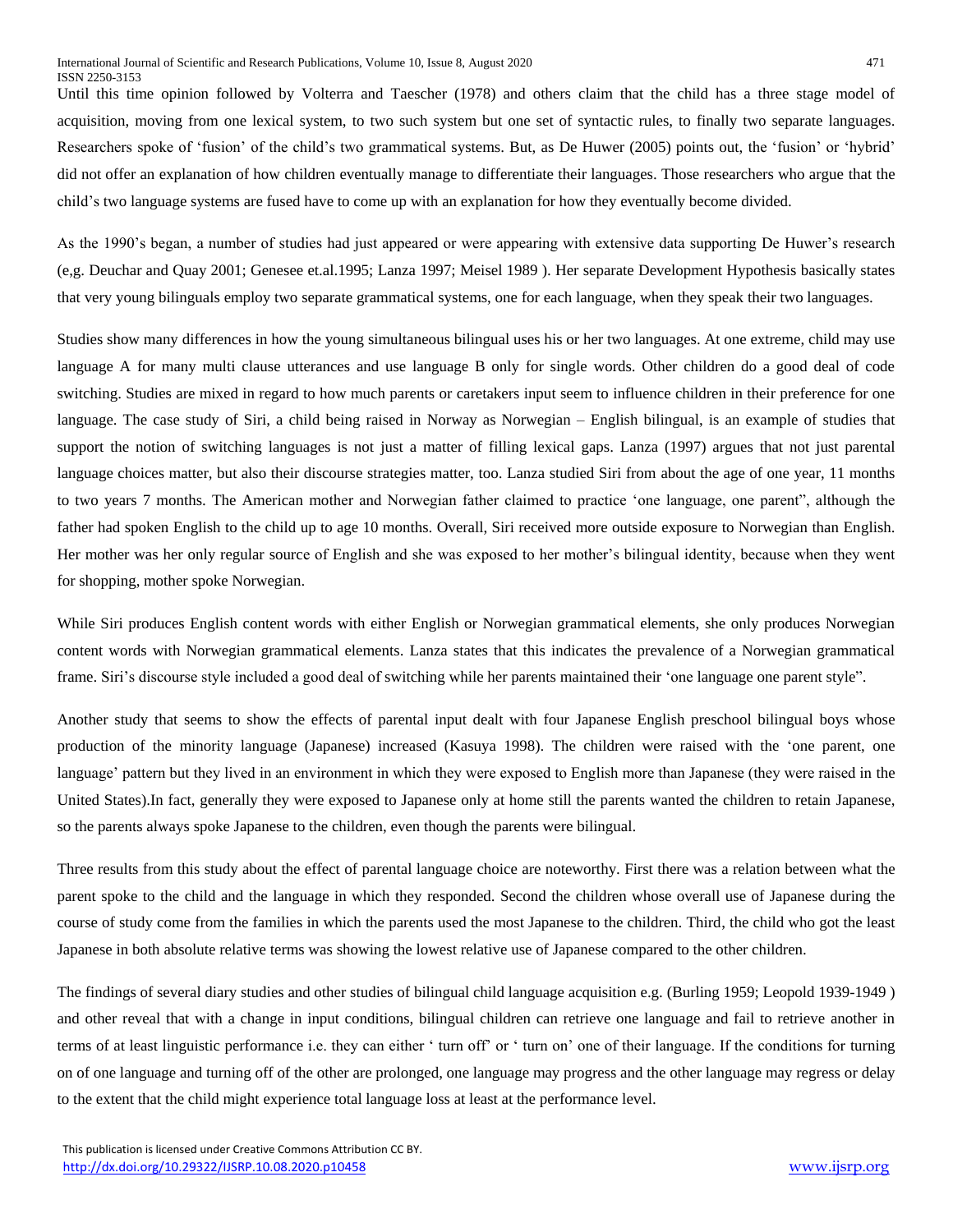## *3.1 Aim of the present study*

The present study aims to investigate the language acquisition patterns of a bilingual child from birth to 1.6 years

#### *3.1.1 Methodology*

The present study follows a longitudinal research method i.e. the data was collected on a regular schedule at predetermined times according to the stages in acquisition process. From birth onwards the child was observed by the researcher and the language data / samples were recorded by keeping a written diary and a tape recorded forms.

As for the data collection, systematic diary of the child language acquisition was maintained. Since her birth regular tape recordings were also made on child's spontaneous speech from the time of her first word. The recordings were made at regular intervals. The average duration of the recording was 10 minutes. Details concerning the speech context, interlocutors, child's gestures and pointing were noted down as carefully as possible for each utterance spoken by the child.

Besides collecting such samples of spontaneous speech, data were also elicited. Such elicitations were made possible by encouraging the child to respond to particular stimuli by naming, pointing, and answering questions etc. All such data were phonemically transcribed and analyzed.

#### **4. Data analysis and discussion**

Nothing can make a parent prouder than a child's first word. We all recognize the first word as a major milestone in the child's development, a clear token of the child's entrance into a fuller membership in human society.

For many parents, a child's first words, uttered around 1 year of age, mark the first real evidence of language development; the child has 'started to talk'. But this is to ignore a great deal of early progress during the first year, without which no first word would emerge at all. Between birth and 12 months, a vast change takes place in a baby's sound producing abilities, and several stages of development have been proposed.

The study reported in the following sections traces the language development of the child from a Tamil and English speaking home, from the first vocal sound and to the holophrastic stage. The child's bilinguality was consciously helped on the "mixed language principle" according to which parents spoke to the child in both languages. Her grandmother and aunt who spent most of the time with her had spoken in both languages. The other caretakers and neighbors spoke to her in Tamil only. The child had an opportunity to spend a considerable time playing with her Tamil and English speaking friends in the apartment.

Right from the very beginning i.e. since her birth, the study was carried out by maintaining the proper record of her utterances in the form of a 'diary; and tape record and the traditional method of phonemic transcription was used to record utterances.

# **4.1. Early Vocalizations**

#### **4.1.1. Stage I: Basic Biological Noises**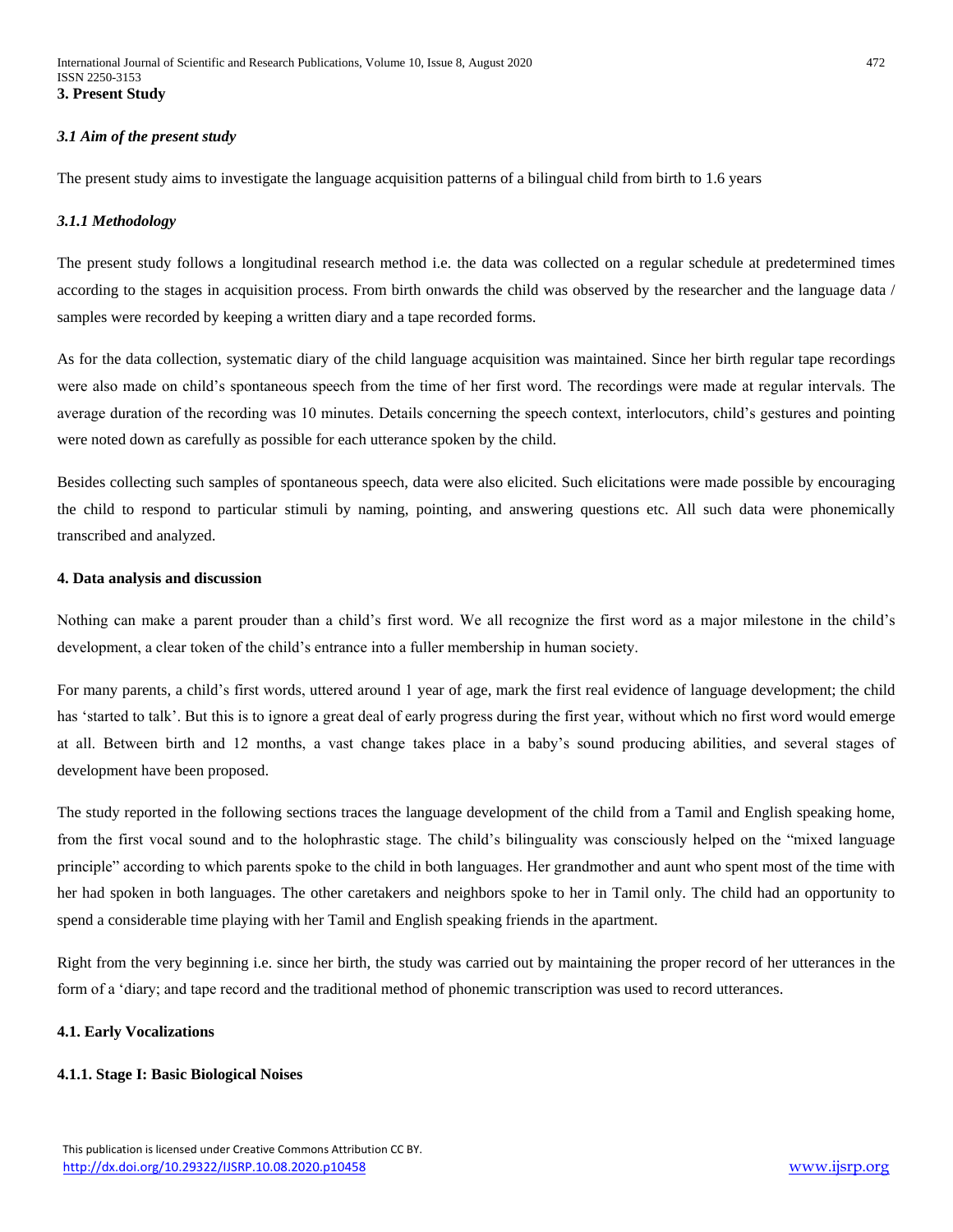The first vocal response Madhu made was, like other infants, her "birth cry". A baby's vocal sounds, over the first few weeks of life, reflect its biological stage and activities. The reflexive noises of crying and fussing reflects the stages of hunger, pain, thirst, or discomfort. A wide range of vegetative noises, such as sucking, swallowing, coughing, and burping also appears in this stage. Although, her crying was simple monotonous response, through this she had established a contact with the people around her. After a couple of months she developed 'cooing'

#### **4.1.2. Stage II: Cooing and Laughing**

Between 6 and 8 weeks, the first cooing sounds are produced generally when the baby is in a settled state. If refers to the production of non-crying sounds. These sounds develop alongside crying, gradually becoming more varied, as the child responds to the mothers smile and speech. They are quieter, lower pitched and more musical than crying, usually consisting of a short vowel like sound preceded by a consonant like sound. Many have nasal quality.

During the period, madhu's vocalizations mainly consisted of the following;

- i. Non-nasalized short vowel sounds .such as a, u, e, i
- ii. Nasalized long vowels, such as ĩ:, ã:, ē:, ũ:
- iii. Short vowels /a/ and /u/ combined with /m/ or /mm/ such as 'am', 'amm', 'um', or 'umm' with continuous flow of air stream through the nasal cavity.

#### **4.1.3. Stage III: Vocal Play**

The sounds appear in this period are much steadier and longer than those of cooing. Most segments consist of consonant plus vowel like sequences, which are frequently repeated, prolonged over one second. Usually they are high pitched and involve wide glides from high to low. A considerable range of consonants and vowel qualities is apparent including nasal and fricative sounds. Individual differences are there, in the order of emergence of these sounds. Several changes are also noticeable during this period. On some days nasal sounds may be dominant sounds; on other days it may be labial. In due course, the sounds combine into longer sequences to produce the first babbled sounds.

#### **4.1.4 Stage IV: Babbling**

In the early part of this period, babbling is not much varied of vocal play. A smaller set of sounds is used with greater frequency and stability, to produce sequences known as reduplicated babbling. The consonant which Madu produced first is /m/ the bilabial nasal, then occurred another consonant /t/. The consonants /m/ and /t/ were uttered forming syllables, such as "ma", "ba", "mama", "tata". Sometimes same syllable was repeated many a times to produce reduplicated sounds such as "mamamamama or tatatata etc. The other consonants she uttered during the babbling period were  $/n/$ ,  $/p/$ ,  $/b/$ ,  $/d//g/$ ,  $/k/$ . She had developed the habit of repeating these sounds in reduplicating patterns like "nana", "papa", "baba", "dede", "dada".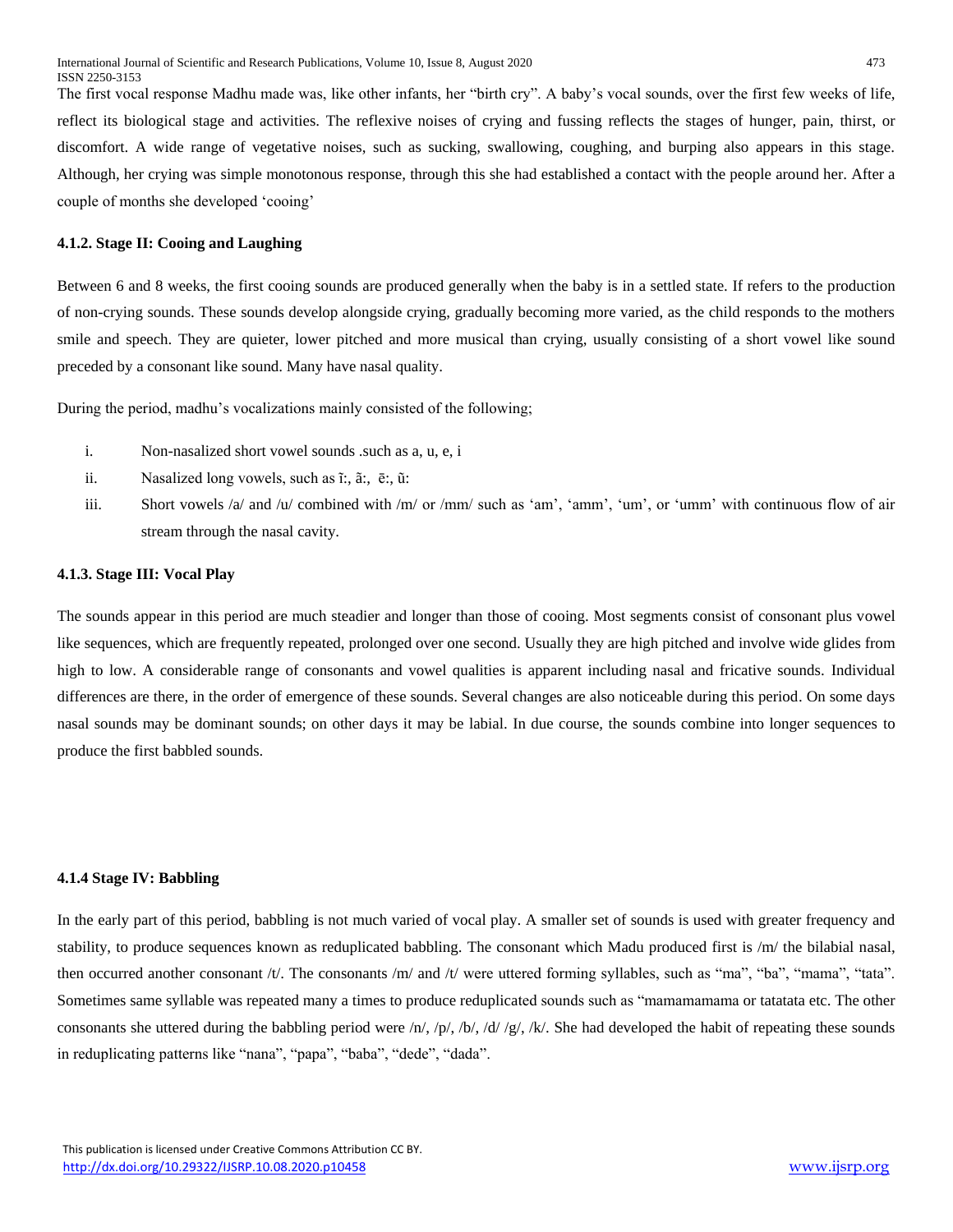About half way through the period, this developed into variegated babbling, in which consonants and vowels change from one syllable to the next such as "ada", "ida", "iba", "ipa". The rhythm of the utterances and the syllable length at this point are much closer to that found in speech.

It was found that her babbling sounds were remarkably distinguished from the random vocalizations of early period and it was very easy to segment them into pieces consisting of syllables. It was also found that though babbled utterances seems to have no meaning, and serve no communicative function, but some resembled her first meaningful words of the holophrastic stage. It is an evidence to show that there is 'continuity' between the child's babbling and later speech (Clark and Clark 1977).

At this stage of language acquisition, the child was imagined to be trying out every possible sound in a random manner and that babbling would stop before speech began. Recent studies have shown that this view does not hold. In many cases, babbling continues long after speech begins, sometimes as late as 18 months. In Madhu's case also it is proved that she continues to babble like " blablablabla" at the month of 14.

Janda and Hamel (1982) however regard babbling as "necessary step in language development". David Ingram (1989) is of view that babbling occurs because the child is innately disposed or programmed to babble. According to him "there are two inner drives behind babbling, one the drive is to express oneself, the other drive is to socialize with others".

The brain seems to be controlling the development of babbling and early speech in a similar way, so that a set of well-practiced sounds is available for use at the time when children become intellectually capable of using sound for the communication of meaning.

| <b>Period</b> | <b>Sound Uttered</b>                                            | <b>Utterances</b>                   |
|---------------|-----------------------------------------------------------------|-------------------------------------|
| Crying        | Comfort and discomfort sounds                                   |                                     |
| Cooing        | Vowels:                                                         | ũ:, ē:, ã:, ĩ: (all nasalized<br>a) |
|               | $a, i, u$ (short)                                               | and lengthened)                     |
|               | $\tilde{u}$ :, $\bar{e}$ :, $\tilde{a}$ :, $\tilde{u}$ : (long) | "am", "um", "umm" (with<br>b)       |
|               | <b>Consonants:</b>                                              | continuous flow of the air          |
|               | m (occurring only with a preceding                              | stream through the nasal            |
|               | vowel)                                                          | cavity)                             |
|               |                                                                 |                                     |
|               |                                                                 |                                     |
| Babbling      | <b>Vowels:</b>                                                  | <b>Stage I</b>                      |
|               | a, e, i, u                                                      | "mama",<br>"ma",<br>a)              |
|               | <b>Consonants:</b>                                              | "mamamama",                         |
|               | m, p, b (bilabial)                                              | "mamamamamama" etc.                 |
|               | n, t, d (alveolar)                                              | "ta", "tata",<br>"tatata"<br>b)     |
|               | $k, g$ (velar)                                                  | "tatatata" etc                      |
|               |                                                                 | "ba", "kaka", "nana" etc.<br>c)     |
|               |                                                                 | (reduplicated syllables)            |

# **Table 1 Madhu's early vocalization**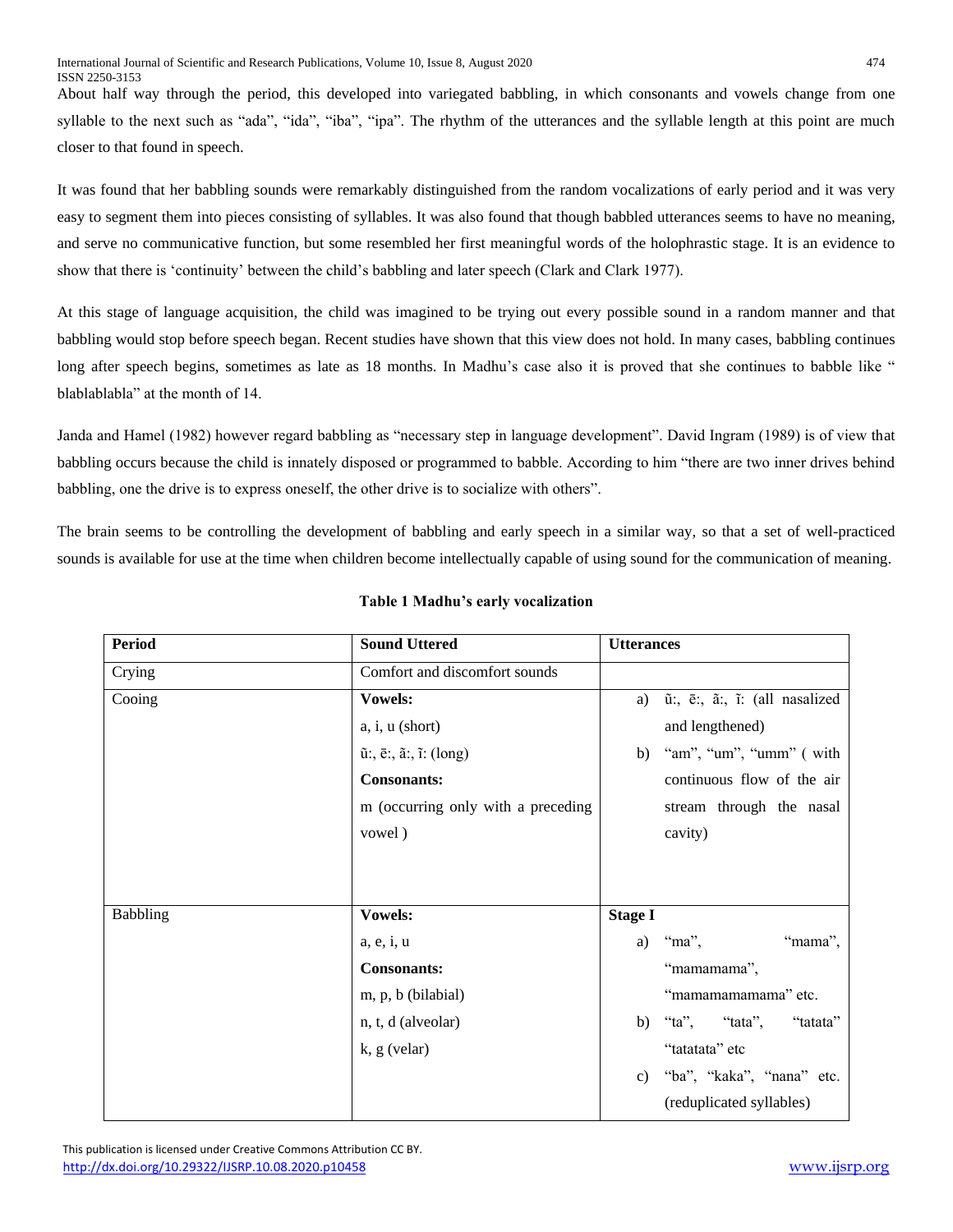|  | <b>Stage II</b>                        |
|--|----------------------------------------|
|  | "iba", "ida", "ita". (using consonants |
|  | inter-vocalically)                     |
|  | <b>Stage III</b>                       |
|  | "ka", "ga", etc.                       |

# **4.1.5 Stage V: Single or One Word/ Holophrastic**

The period between twelve and sixteen months during which children normally begin to comprehend words and produce single unit utterances, is usually referred to as one word stage. Benedict (1979) shows that the gap between comprehension and production is usually very great at this time, a child may be able to understand about a hundred words before it begins to produce words. At this stage, the child's utterances do not show any structural properties, and their meanings appear to be primarily functional.

At around 16-18 months, single word utterances seem to begin to reflect semantic categories such as Agent Action and Objects (Ingram 1989) though it is difficult to assign precise adult meaning to the child's utterances even though the non-linguistic context often helps. For instance while adult may interpret /nanni/ 'water' to mean 'it is water' or 'I want water' or 'give me water'. It is questionable whether it is justifiable to assign such translations; how can we know whether the child has the exact concepts which the adult interpretations imply? What does seem obvious however is that the child at this stage is doing more than just naming the objects, actions etc. Therefore many researchers prefer to call this stage as holophrastic stage.

The term "holophrastic" comes from the "holophrase" which is defined as follows "when a single word stands for a phrase or sentence, it is referred to as holophrase (Jinda and Hamel 1982). A holophrase (holo which means complete) is a one word utterance which is used to give the complete sense of a sentence.

Many children at the one word and holophrastic stages have a tendency towards over extension: having learnt, perhaps, the word *ball* to refer to a ball, the child may use ball to refer to other round objects (Braun Wald, 1978). The range of reference of a child's word is called its associative complex and it is usually determined by such perceptual features as shape, size, sound, movement, taste, and texture (E.Clark 1973). It is likely that a child overextends because it's vocabulary is limited, i.e. if it is presented with a new object it will refer to it by a word it already known for something which resembles a new object, just as adults tend to do (Ingram, 1989). Some over extension is exclusively productive, i.e. a child may be able to pick out the appropriate object in response to motor cycle, bike, truck, and plane but refer to them all as car in production (Rescorla 1980). This may be because the child has difficulty in retrieving the correct word (Chapman 1977; Rescorla 1980).

In case of Madhu, holophrastic speech occurred sometime around the age of 10 months and the meaningful word she first uttered was "amma" (mother). The next word Madhu uttered was ma:ma (uncle). This was actually the combination of two syllables ma+ma lengthening the vowel in the first syllable. The only addition made was the lengthening. Otherwise this utterance had been babbled around the sixth month of her age. Some other words Madhu uttered were " nanni" (water), "mi:/mi:ya" (fish), "pu:si" ( powder/cream), "baba" (baby), "ta:tta" (grandfather), "da:da" (dog) "ba:" (come), ko: (crow), "bo" (ball), "do" (doll), "ba:y" (bye bye), "ki:" (key), "alla" (hello/phone) "pu:" (flower) "ma:mi" (god), "mu:" (moon), "pappu" (milk), "ka:y" (leg), "ka:" (car), etc. These words represented food items, household objects, birds, toys, kinship terms and actions.

Some of these words are constantly repeated by her mother, the caretakers, and the people around her in specific contents and meaningfully imitated by the child. These are characterized by two types of linguistic peculiarities.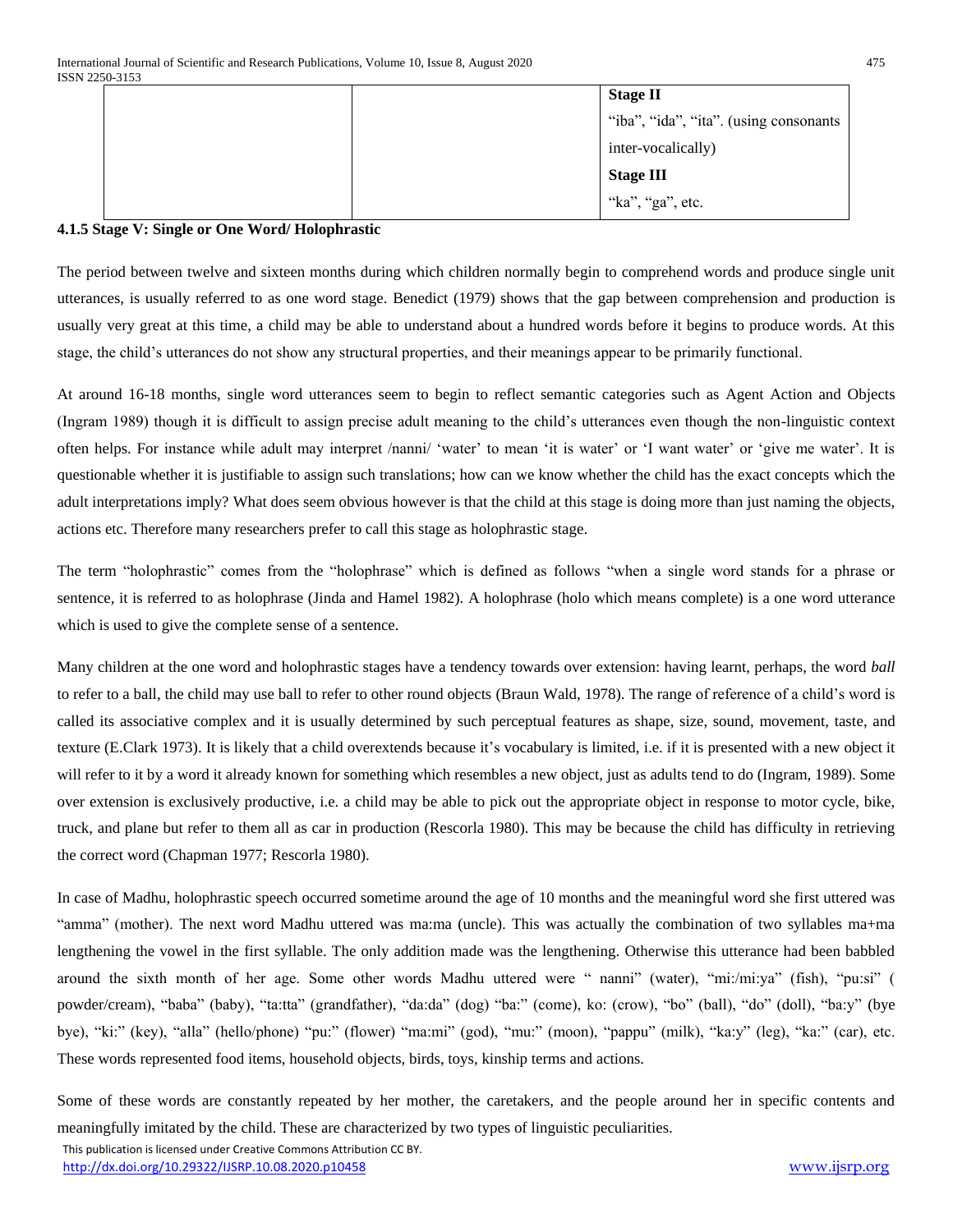International Journal of Scientific and Research Publications, Volume 10, Issue 8, August 2020 476 ISSN 2250-3153

- 1. They are mainly composted of plosives and nasals
- 2. They begin with consonants and end with vowels except "amma"

# **5. Findings and Discussions**

A close study of the recorded vocabulary items (sample of data) in different ages reveals the following facts

- 1. The following new consonants and vowels added for both English and Tamil to her repertoire of sounds
	- a. Consonants  $t^f$ , n, v,x
	- b. Vowel: /æ/,/o/
- 2. Words begin and end with vowels and consonants
- 3. The verbal forms also begin to appeared
- 4. Consonantal germination also appeared
- 5. Adverb of negation also forms the part of vocabulary

The findings show substantial increase in the vocabulary of the child from the age of 1.0 in both languages. The findings also show that it is not only that comprehension precedes production but there are also substantial difference between comprehension and production. The most widely accepted assumption that children comprehend language more than they produce it.

In this case study, it was observed that responses to gestures and response to saying goodbye occurred at the age of 0.9, but she didn't utter her first word until she was 10 months of age. Many studies of language development mentioned by Mc Cathy (1946) suggest that a child's first word appears at about one year of age.

| Age  | <b>Production</b> | Comprehension          |
|------|-------------------|------------------------|
|      | Number of words   | <b>Number of words</b> |
| 0.8  | 0                 | 4                      |
| 0.9  | $\Omega$          | 5                      |
| 0.10 | $\overline{2}$    | 7                      |
| 1.0  | 6                 | 12                     |
| 1.1  | 9                 | 15                     |
| 1.3  | 11                | 28                     |
| 1.6  | 21                | 37                     |

# **Table 2 Madhu's Tamil Vocabulary at Different Age Periods**

## **Table 2 Madhu's English vocabulary at different age periods**

| Age | <b>Production</b> | Comprehension   |
|-----|-------------------|-----------------|
|     | Number of words   | Number of words |
| 0.8 |                   |                 |

 This publication is licensed under Creative Commons Attribution CC BY. <http://dx.doi.org/10.29322/IJSRP.10.08.2020.p10458> [www.ijsrp.org](http://ijsrp.org/)